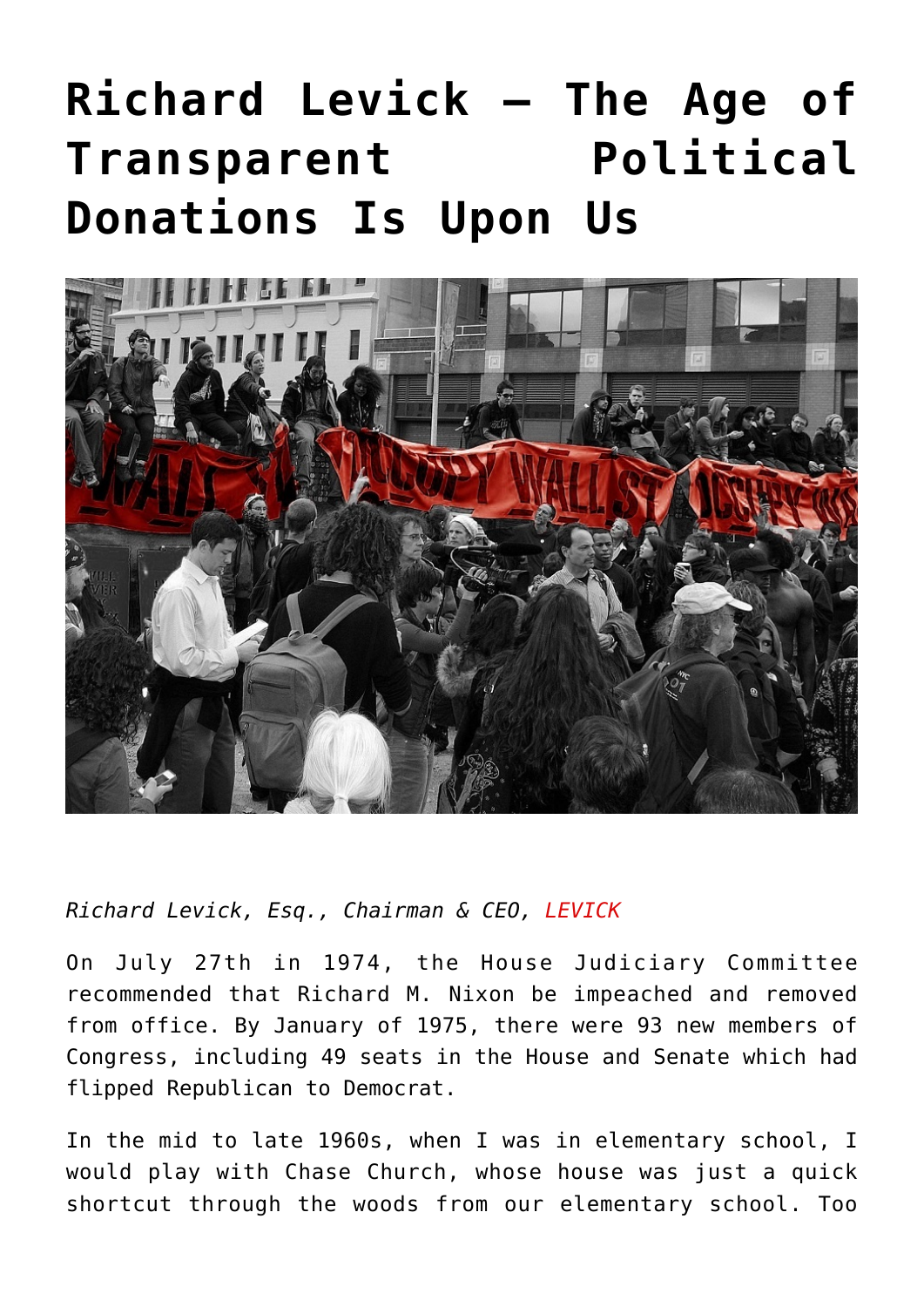young to think much of the fact that his father was the United States Senator, Frank Church, I would just hang out at his house after school, say hello to his mom and, on the rare occasion, hear his father's sonorous voice. A few years later, while in high school, I couldn't avoid the recognition as Senator Church would become one of the "Watergate Babies" ushering in remarkable transparency reforms – Sunshine laws – that would become part of the national fabric, though increasingly whittled away over the decades.

The Great Experiment – the American system of democratic rule – is only fully appreciated when viewed through the lens of the 18<sup>th</sup> century. Authority was the exclusive domain of royalty and self-rule was utterly inconceivable. For all its limitations, American democracy largely self-corrects through Hegelian transitions, like a pendulum in a slow moving Grandfather clock that takes years to go from side to side. Watergate led to Sunshine laws. So too - if our democratic process still works – will the current environment lead to reforms. Companies engaged in the political process need to prepare for it *now*.

In light of the recent unrest, many companies have been calling for diversity, equity and inclusion but are unsure of how to lead and what to do. There is a dawning realization that corporate responsibility is not just to the shareholders but the stakeholders as well.

We have been suggesting that this is a complex wave of change, not healed through symbolic efforts, and that every component, from recruitment to advertising, public affairs to Corporate Social Responsibility, [sustainability](https://www.commpro.biz/?s=sustainability) to investments, and more, need to be reexamined through fresh eyes. Corporate political donations play an out-sized role. Already, many companies have been embarrassed after being lauded days earlier for powerful and righteous tweets and statements only to be revealed to have been financially supporting opposite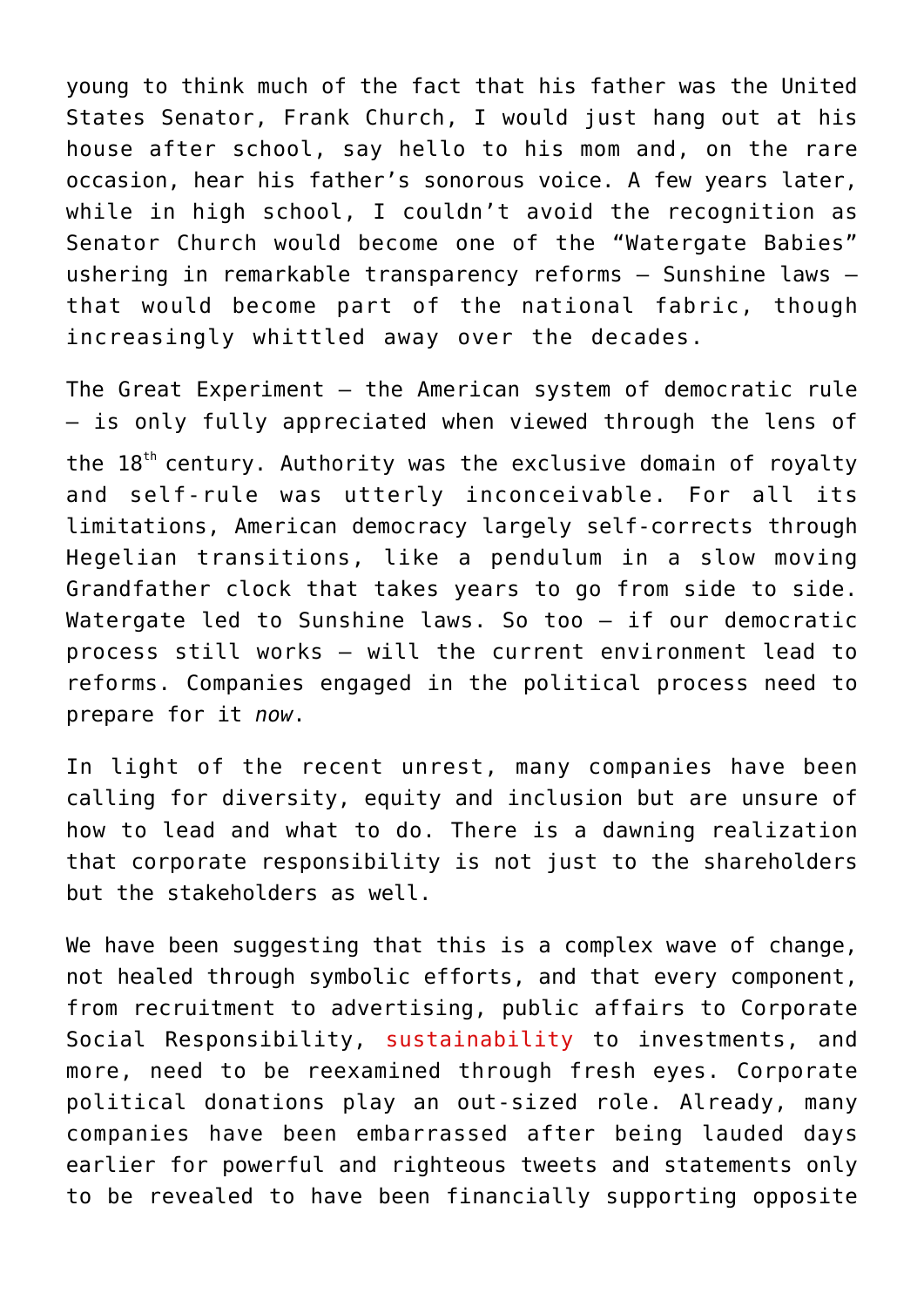actions.

On Friday, I interviewed Bruce Freed, co-founder of the Center for Public Integrity, on our daily podcast *In House Warrior*, for the *Corporate Counsel Business Journal*, who has just released a new report entitled [Conflicted Consequences](https://politicalaccountability.net/hifi/files/Conflicted-Consequences.pdf) which follows corporate donations to "527" organizations (527 is the IRS designation). Among the advantages that 527s provide over traditional political spending is that they are opaque. If companies and individuals want to fund someone or something, how much better to do it than in the dark, without accountability? Or so the thinking went for years.

The Center provides maps of which companies spend how much through 527s to fund campaigns and candidates that fuel racial gerrymandering, attack the Affordable Care Act (20 million Americans still rely on it for their health insurance), fight climate change reform, oppose LGBTQ and more. In other words, if you are a company that wants to do the right thing and tweets, advertises or speaks on #BLM, climate change, LGBTQ, DEI or other social issues, now is the time to get your house in order. Companies need to review their entire political spend, not just donations made through PACs and other more transparent methods, but the entire legislative agenda. Support whatever you think is in the company's interest, just make sure you know it will see the sunshine. A note about the Center. They work with companies. Imagine when others figure out how to trail the breadcrumbs?

During the financial crisis of 2008-2009, AIG brought in an outside expert to review and remake their entire public affairs division. That in itself is a fascinating story, but for today, just a short circuit to the conclusion. AIG recognized it was a new day, with new priorities and, for them, blinding transparency because the whole world was watching. They remade their entire department, leaving few idols standing. For companies wanting and proclaiming to do the right thing, now is exactly the time to put your house in